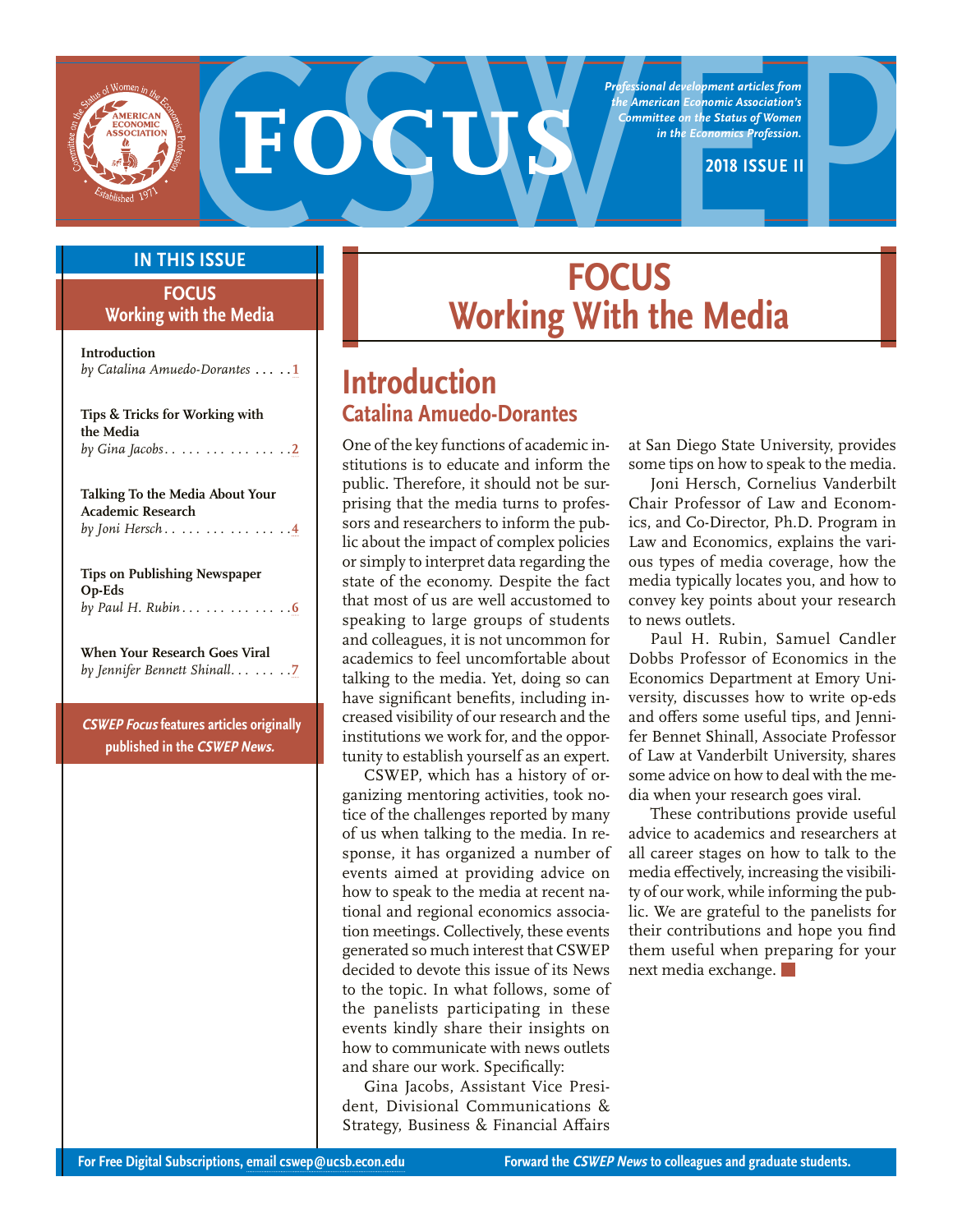#### **Contributors**

<span id="page-1-0"></span>**Shelly Lundberg,**  Leonard Broom Professor of Demography, Department of Economics, University of California, Santa Barbara



**Dorantes,** Western Representative to the CSWEP Board, State University





**Paul H. Rubin,** Samuel Candler Dobbs Professor and Chair of Economics, Emory **University** 







Assistant Vice President, Divisional Communications & Strategy, Business & Financial Affairs, San Diego State University



**Jennifer Bennett Shinall,** Associate Professor of Law, Vanderbilt **University** 

#### **CSWEP News Staff**

Shelly Lundberg, Editor Kate Silz-Carson, Oversight Editor Catalina Amuedo-Dorantes, Co-Editor Leda Black, **[Graphic Designer](https://www.ledablack.com/)**

# Tips & Tricks for Working with the Media

# **Gina Jacobs**

With the state of the economy a nightly news item, professors and researchers in the field have a particularly valuable role in helping explain complicated economic policies and practices and their impacts to the general public.

Having worked in a university media relations office for much of my career, I've found that for faculty who do regular hour-long lectures or presentations, speaking in quick sound bites is often out of their usual comfort zone. But, speaking with the media can be a great way to increase the visibility of your university, academic program and your own research. When presented with this opportunity, having a successful experience can set you up as an expert in the field that reporters can rely on in the future.

In many ways, preparing for an interview is much like preparing for a lesson in your classroom. Know what you want your students to walk away with and how that information can help them to better understand a particular topic or make a decision. Every interview is different but following these general tips and tricks will give you confidence and put you on the path to a successful experience.

#### **Be Prepared**

When approached to do an interview either by your university/organization's media relations staff or by a member of the media directly, there are a number of questions you should ask before saying yes: What is the purpose of the interview? Do you have the information you need to answer the questions with confidence? What is the format of the interview—print, broadcast, etc.? Each format presents its own benefits and challenges, which I discuss briefly below.

If you agree to speak to a reporter, your first task is to determine your own objective for the interview. Do not let a media person determine this for you.

Ask yourself what it is you want to get across about the interview topic and develop three key messages related to your objective. Your key messages should focus on what you want the reporter and the audience to walk away knowing about a topic. Make sure these key messages are concise and to the point, something you can easily remember and restate more than once. Of course, this won't be the only thing you say during an interview but they will be what you rely on for the basis of your responses. Often, anecdotes and examples can help make an abstract topic tangible and better engage the audience.

#### **Interview Types**

While the goal of your interview should always be the same, an interview's format will influence how you use your key messages.

#### **Print/Online**

Reporters for print or online media outlets often cover specific beats and have some background knowledge on general issues that apply to a story. When speaking to a print reporter on the phone or in person, you may feel more confident with your key messages printed in front of you to reference. In this scenario, always feel comfortable pausing and taking your time to answer. Be on the lookout for a reporter's pre-conceived conclusion and provide context where necessary. Although it may be tempting to ask, reporters will rarely share their story with you before it is published. That doesn't mean you can't offer to answer any follow up questions they have while working on their story.

#### **Radio/Television (Taped)**

When speaking to a broadcast reporter, you may be asked to record a taped or live interview. When an intervie[w is](#page-2-0)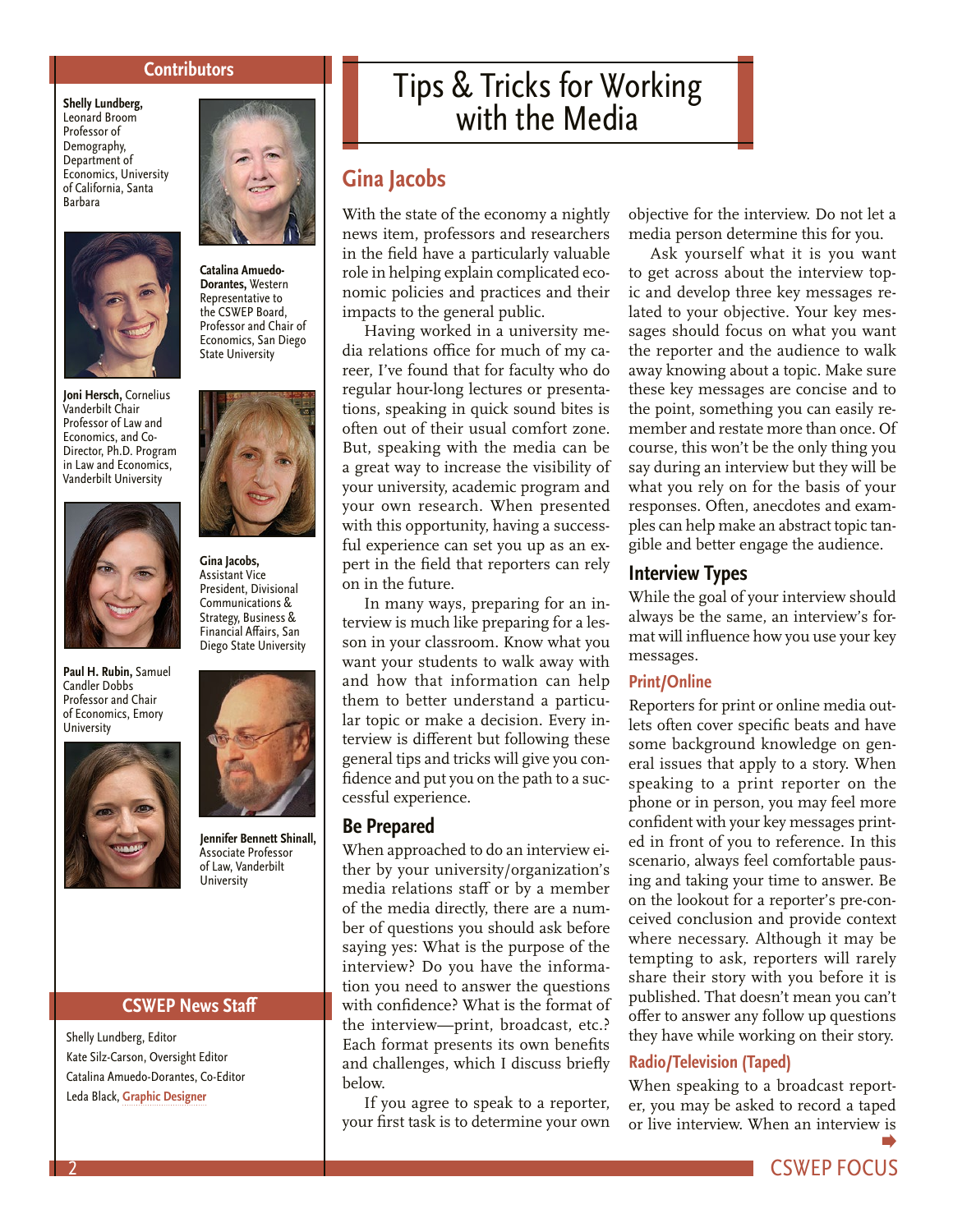# <span id="page-2-0"></span>**[Tips & Tricks for Working With the Media](#page-1-0)**

taped, you should state your key messages early and often in short soundbites of approximately 15-20 seconds. If you stumble, pause and start over. Broadcast reporters want their story to look/sound good as much as you want to appear knowlegeable, so they won't be likely to use any clips that aren't clear and concise.

#### **Radio/Television (Live)**

The same approach should be taken with your key messages during a live interview—state them early and often—but know that you won't be able to start over and fix any mistakes so speak slowly, clearly and confidently. During television interviews in particular, maintain eye contact with the reporter while they ask their question and respond directly. Do not look at the camera, look at the reporter. A good live interview is the result of an engaging rapport with the reporter and allowing your passion for the topic to shine through.

#### **General Interview Tips**

Regardless of the type of interview, there are some important things to keep in mind.

Nothing is ever "off the record." Making small talk with a reporter before an interview can help calm nerves and give you an opportunity to practice key messages, but that time should not be used to talk about things you do not want a reporter to ask about during the formal interview.

Be brief and communicate key messages early and often. Don't be afraid to repeat yourself.

It's o.k. to say "I don't know." Never guess. If you don't know the answer to a question, simply say so. Use this opportunity to bridge to a key message.

Be prepared to address the (perceived) other side of the story because the media is often looking for "both sides of the story." Providing a brief history of the topic can be helpful in explaining the basis for a particular perspective.

Avoid technical terms, jargon and acronyms. In academic circles, these can be pervasive but a reporter and the public won't know what they stand for so keep it simple. Avoid them when you can and explain them when you can't.

Be prepared for the last question: "Is there anything else you want to add?" This is yet another opportunity for you to reinforce your key messages.

#### **When Interviews Get Tricky**

Despite your preparation, interviews can often be tricky. That may be a result of the reporter not having enough background on a particular issue or because the topic itself is a controversial one. The following strategies will help you navigate through these situations and stay on message:

Don't play into negative questions or hypotheticals. "Bridge" back to your positive, key messages with these suggestions:

"I can't speak to this specific incident but what I can tell you is…"

"That speaks to a bigger point…"

"A really important thing to know is…"

"The one thing I want you to be sure you know is…"

"I don't feel comfortable hypothesizing. "

"My area of expertise is…what I can tell you is…"

When a reporter asks a multiplepart question, only answer the part you are comfortable with. Let the reporter follow up with the additional questions again.

The media relations professionals at your campus/organization are usually willing to help by providing media training or as a sounding board before interviews. Do not hesitate to contact them for assistance.

#### **What is CSWEP?**

CSWEP (the Committee on the Status of Women in the Economics Profession) is a standing committee of the American Economic Association charged with serving professional women economists in academia, government agencies and elsewhere by promoting their careers and monitoring their progress.

CSWEP activities endeavor to raise the awareness among men and women of the challenges that are unique to women's careers and can be addressed with a wide variety of actions, from inclusive searches to formal and informal mentoring activities. CSWEP freely disseminates information on how the profession works as well as advice to junior economists. We intend this information to be of value to all economists, male or female, minority or not.

#### **Annually, CSWEP**

- Organizes mentoring workshops, paper presentations sessions at the annual AEA Meetings, and professional development sessions at the annual meetings of the four regional economics associations (the Eastern, Mid-Western, Southern and Western);
- Conducts a survey and compiles a report on the gender composition of faculty and students in academic economics departments in the United States;
- Publishes three editions of the *CSWEP News,* containing a feature section written by senior economists that highlights career advice or other topics of interest to the economics profession; and
- Awards the Carolyn Shaw Bell Award, given to a person for their outstanding work to promote the careers of women economists as well as the Elaine Bennett Research Prize, given biennially to a young woman economist for fundamental contributions to academic economics. Our business meeting is held during the

annual AEA Meetings and is open to all economists. It is a time for us to recognize our award recipients, present the Annual Report on Women in the Economics Profession and to hear your input on CSWEP's activities. The CSWEP Board meets three times yearly and we encourage you to attend our business meeting or contact a Board Member directly to convey your ideas for furthering CSWEP's mission.

Visit **[cswep.org](http://www.aeaweb.org/committees/cswep/)** for more information.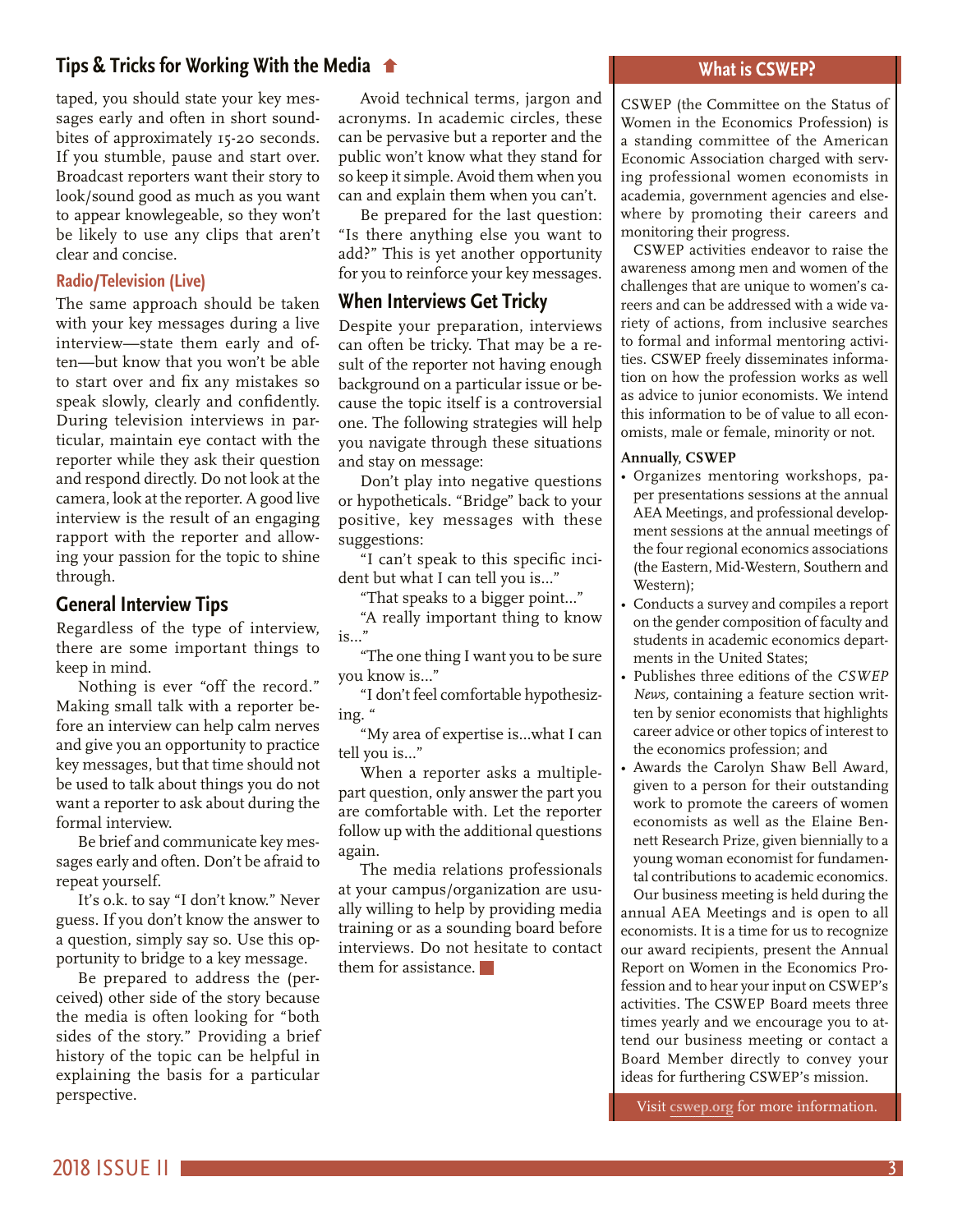# <span id="page-3-0"></span>Talking To the Media About Your Academic Research

# **Joni Hersch**

Until about 10 years ago, I had very little contact with media. Most memorably, when I was at the University of Wyoming, my research on job risks was mentioned in the *Wall Street Journal.* The *Journal* mistakenly located me at the University of Wisconsin and later issued a correction. So, as my dean said, not only did I make the *Wall Street Journal*, I made it twice in a single week.

After many more years without any media involvement, in the past decade, major media outlets such as the *New York Times*, *Wall Street Journal*, and *Washington Post* have profiled several of my papers. Each of my experiences has been different, and the guidance I've seen has been too general to be very helpful. My advice below highlights some specific issues that I've learned in my experiences with the media.

The first time I received extensive media coverage was for my work on skin color discrimination against legal immigrants to the United States. Although I was coached by my university's media relations expert, I was very stiff and awkward in my initial interviews. I felt guarded in describing my methodology and findings and would try to answer questions as I would in an economics seminar. I was also concerned that I would be quoted out of context in a way that mischaracterized my research.

Although at the time it was surprising and somewhat uncomfortable to receive so much media attention, it turned out to be a very positive experience. It forced me to get over my discomfort with discussing my work in general terms with journalists—I simply did not have time to worry about what I would say or how I would be quoted, and I became far more conversational in interviews. By about the third interview, I felt more confident and comfortable,

and interviews flowed more easily and took much less time.

# **Types of coverage**

Media involvement can be broadly divided into two types: Media that is primarily about your research and media in which your role is as an expert commentator.

Most of my experience has been coverage of my research. Media that is primarily focused on your research may be developed over a period of weeks and may involve several rounds of questions and clarification with the journalist.

Commenting as an expert on current events or other research will be usually done under a deadline for the journalist, should not take much of your time, and should not require much preparation. These media contacts will be short, maybe a 20-minute interview, possibly with a follow-up for accuracy.

# **How they find you**

There are many ways that journalists may find you, and my experience doesn't indicate a clear pattern.

Sometimes, journalists will make initial contact with your university's communications department. Most universities have a media relations expert in their communications department who acts as a liaison between researchers at the university and the media and will often field requests for interviews. Media relations experts will work with you to write press releases about your work. Your university's communications department uses the press release to pitch the story directly to journalists and uses social media to promote the story to a wider audience, including journalists who may contact you for an interview.

You may be contacted directly by journalists who write regularly in an area (e.g., labor, education) and are

seeking a good story. Journalists may contact you after a conference presentation or because of a recent publication or working paper. Additionally, journalists may find you because of previous media coverage of your research, because your university promotes you as an expert on a topic, because you already are a well-known expert on a topic, or because you were referred by another expert in your field.

Once your research is covered by major media, you may receive many more interview requests, and your work may be picked up by other outlets without any additional involvement from you.

#### **Process**

The initial contact will be directed either to you or to your university's communications department. Most of the time, the contact will be an email message with a brief explanation of why the journalist is interested in interviewing you. If it's not clear from the request, you can ask what the story is about. For example, is the story primarily about your work, or will the article include a discussion of others' research as well? It is also OK to ask for information about the types of questions you will be asked. The complete process may involve more than one interview and emailed followup questions, and it may span a few weeks. You should ask when they expect their article to run because your communications department will want to be ready.

Most interviewers will ask to record the conversation. Say yes. Even when they are recording the conversation, they will often also be typing as you talk.

# **How to talk to journalists**

It may seem obvious to say that the way to prepare is to be familiar with your research, and although this is certainly true, this actually isn't very helpful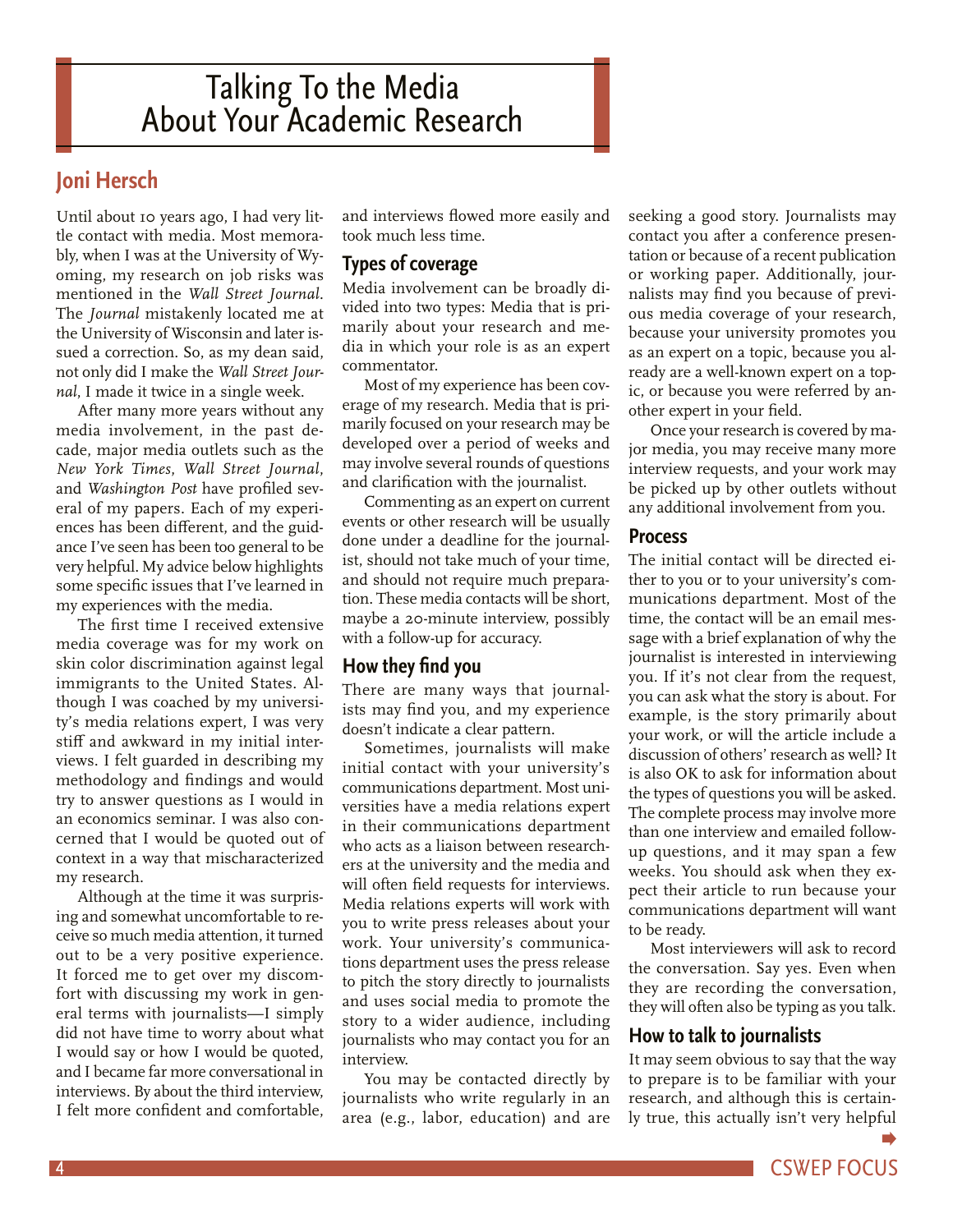### **[Talking To the Media About Your Research](#page-3-0)**

advice. Journalists are trying to tell a story, and the technical points of your research won't add much to the story. Think in terms of the one-sentence takeaway, and be prepared for follow-up questions to explain how you got to that result or conclusion. Although there is a risk that your work will be mischaracterized or quoted out of context, journalists really do want to accurately communicate the message of the research. If you are accurate, they will be too. Remember that they are trying to shape a story, not make you look bad.

Journalists who are writing a story to make a specific point will typically have a short list of questions, and will ask those questions only, seeking specific quotes that they can insert into the story. I have found that experienced journalists usually begin by providing an overview of the story and an open-ended question to prompt me to start talking, and the interviews become more conversational and interactive after that. Listen carefully to the questions and try to be responsive. Just as with student questions, some questions can't be answered as posed, so try to understand the point of the question so that you can respond appropriately.

When journalists ask questions about your work, don't recite memorized answers. If you do, you will sound awkward. However, it may be helpful to keep brief notes on the facts you want to convey, especially if you are dealing with statistics that you want to get right. Your goal is to communicate. Talk as you would to a family member. Avoid jargon so that your quotes can be used for the audience. Don't talk down either journalists routinely talk with academics and are used to our vocabulary.

Remember that everything you say or put in an email message is fair game for being quoted. You can't make anything "off the record" retroactively, and it is not necessarily clear that a request to make something "off the record" will be respected.

#### **Benefits of talking to the media**

The main benefit of talking to the media about your research is that you have a chance to bring your message to an audience far beyond academic outlets. It is gratifying to hear from people who found my research to be of value to their lives. It is an efficient way for your colleagues and university to understand what you are doing, and your university will like the recognition. Media coverage of your research may also increase downloads and citations of your work. In addition, the process of articulating your research to the media in a concise, straightforward way can help you clarify what's important and how to position your work for publication.

Speaking to the media can have other personal and professional benefits. Because most of my work is about women in the labor market, I've had the opportunity to speak with many women in the media who are passionate about this and similar topics. Most of my interviews have been with journalists who are very knowledgeable about the topics they cover and have first-hand information to supplement the data we analyze. They will be attuned to the important questions that haven't yet been answered and be knowledgeable about academic research both inside and outside economics.

#### **Downsides of talking to the media**

It takes time to prepare for and talk to journalists. Even if the interview is about your recent work, you will need time to review and prepare for questions that you are likely to be asked. Because journalists often have questions that go beyond the specific results reported in your paper, you might get questions that you are not prepared to answer. When I am asked a question that I could answer with more time, I offer to get back to them with an answer. The timing for interviews may not be convenient, and it is OK to decline or to offer to talk with them at another time when it is convenient for you.

While media coverage may give you the personal and professional benefits that I list above, do not expect it to have a major impact on your career. Although your family might be impressed that you are in the news, don't expect much personal payoff beyond that. No matter how intense your media experience is, you become old news very quickly.

#### **Final tips**

Timing the university's press release to coincide with a conference presentation is often an effective way to call attention to your work. It provides a rationale for issuing a press release before the work is published. The press release can include your quotes that can be used directly in media. The possible inconvenience is that you may be called for interviews while at the conference.

Do what you can to be sure that your coauthors are included in any media coverage about your joint work. But remember that you don't control what survives the editing process. Don't be disappointed if you or a coauthor isn't named or quoted.

I have found phone interviews to be a more efficient use of my time than answering questions by email. Television and radio involve a larger time commitment and scheduling constraints.

Don't speculate on topics that go beyond your research—or if you do, be clear that you are making informed speculation.

If you have a strong viewpoint that is informed by your research, don't hold back. For example, I know the reasons economists are reluctant to attribute unexplained gender disparities in the labor market to discrimination. But informed by my research that goes back nearly four decades, if asked, I am quite clear that I consider discrimination to be the primary source of the remaining unexplained gender labor market disparities.

The news cycle is rapid. There is no need to worry about whether you perfectly expressed yourself or if the journalist chose the quotes you wish she had.

Finally, remember this: In the grand scheme of your academic career, media coverage is really not that big of a deal. Just have fun with it!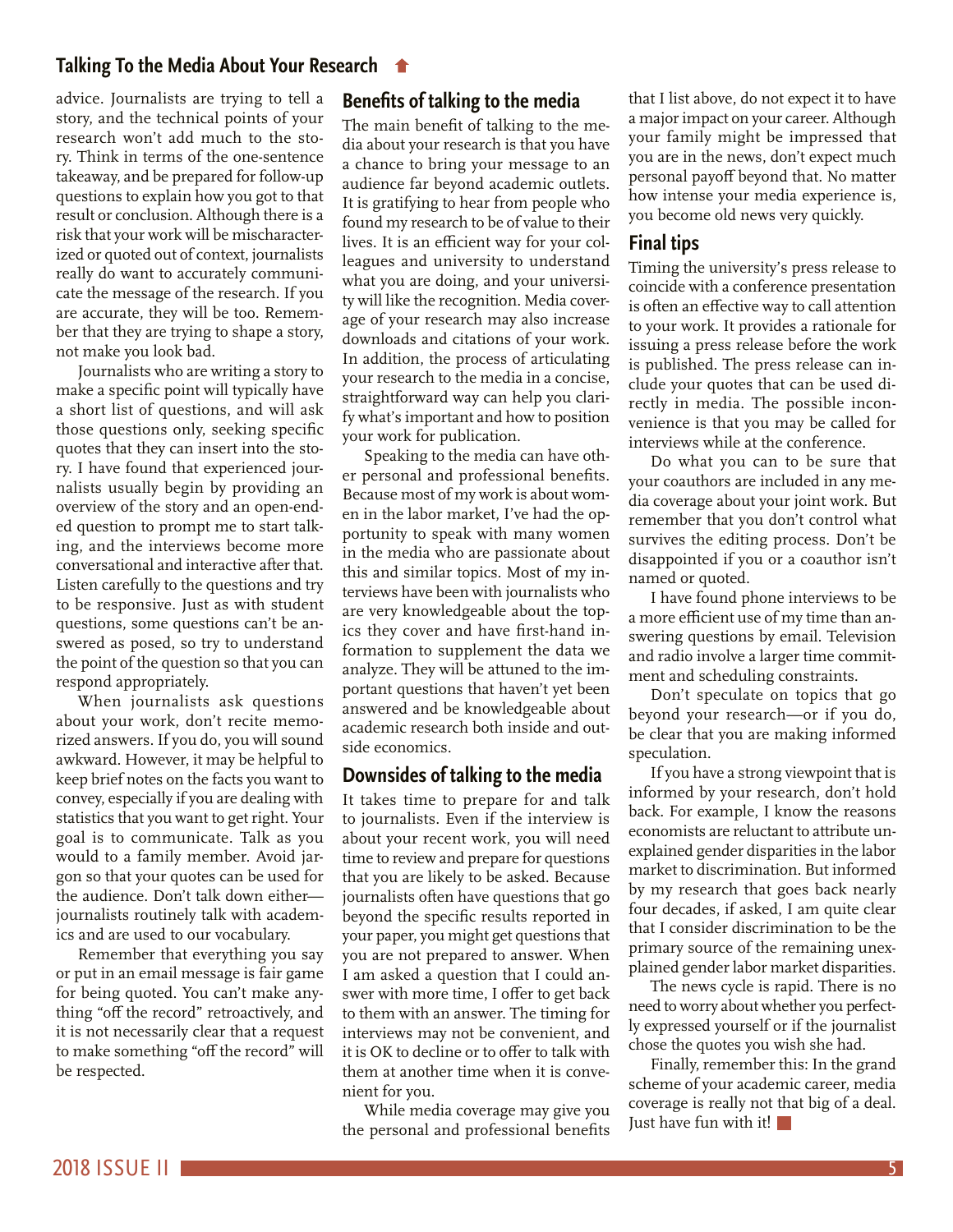# <span id="page-5-0"></span>**Paul H. Rubin**

I am writing this because I have written a few dozen op-eds, mostly in the *Wall Street Journal*. My first op-ed was in 1987, when I resigned from the Consumer Product Safety Commission. The op-ed described some difficulties in the CPSC process. Then in 1989 I presented a paper on tort reform at the Manhattan Institute. The Deputy Editor of the Editorial page of the *Journal* was in the audience, and he suggested I write an op-ed based on that paper. From then on, I submitted my op-eds to him. He by no means accepted all of them, but at least they got a reading. So the first tip is to try to get the name of a person and submit to that person, rather than submitting blindly. Given the number of op-eds submitted to a major source, the first task is to get your submission read.

As I was writing this note, a nice oped by Bret Stephens (formerly of the WSJ, now at the NYT) called "Tips for Aspiring Op-Ed Writers" was published. You can find this op-ed if you search the *Times'* website, and you will learn more from this op-ed than from me. But I want to elaborate a little on a few of his points, particularly for economists.

# **Bret Stephens' Points**

The two most important points for you as an economist that Stephens makes are: (1) "Why does your topic matter? Why should it matter today? And why should the reader care what you, of all people, have to say about it?" and (2) "Authority matters. Readers will look to authors who have standing, either because of expertise in their field or unique experience of a subject. If you can offer neither on a given topic you should not write about it…"

These two points represent what I think of as the "double hook" view of opeds. You need a hook to the news, and you need a hook to yourself. Simply being an economics professor will not do it. Assume that Mary Smith has written

an op-ed on, say, a current steel shortage. A very important part of an op-ed is the little tag line at the end. This is usually two sentences. The first is simple "Mary Smith is an economics professor at Old Siwash University." But the second sentence is the money sentence: "Her book on the steel shortage of 1948 has just been published by Widget University Press." There are other possible hooks: "She was the Chief Economist for the Iron and Steel Institute" or "She was the Steel Analyst at the Department of Commerce," but there must be a hook which shows why she has something to say about steel.

It takes both parts. If Professor Smith has published the book but there is currently no steel shortage, then no one is interested in the steel shortage of 1948. If she feels passionately about steel but has not written anything about it, then no one cares what she thinks. It takes both hooks.

Note that the first hook (to the news) must be timely—it is the "news." But the second need not be current. I have sometimes taken an old article of mine and written an op-ed when the topic of the article has made the news. Mary's book may have been published ten years ago, and the steel shortage is now, but the book is still a good hook.

 Who is the reader? You should probably aim at the level of a good college freshman who has yet to take economics. If you use any jargon, you should define it. Even better, you should try to avoid it. You are not writing for or to your colleagues, and readers are not interested in the minutiae of debates among professionals. They are interested in what you have to say about some real-world issue. If you are trying to advance a professional debate the place is a professional journal, not an op-ed.

Stephens: "A newspaper has a running conversation with its readers. Before pitching an op-ed you should know

when the paper last covered that topic, and how your piece will advance the discussion."

More generally, you should read the outlet you are aiming at with some frequency, so that you understand their viewpoint and editorial voice. But you should be careful here as well. If you tie your op-ed too closely to a recent article in the paper, they will send it to the "Letters" editor.

# **Additional Points**

An important decision is the submission decision: Where should you send it? If you have a contact, then that is a good starting point. If not, an outlet that has expressed an interest in your topic is a natural. I prefer national outlets such as the NYT or the WSJ, as opeds here will generate more readers and more attention. However, there is more competition here and so it is harder to get published. Your university may have a press office that can help you decide and may have links to particular outlets so that you can be sure your effort gets early attention.

Op-ed editors are faster than journal editors, so you will usually hear within a week. (Some have a negative default: "If you have not heard within 10 days, assume we are not interested.") This means that you usually have time to resubmit the op-ed while the issue is still timely. (My record is submission, rejection, and resubmission in one day, with publication the next day.) But some issues are local, and so a local newspaper is more relevant as the starting point. (For a local newspaper, the second hook—to you—is less important. Being a professor at a local university may be enough.)

There is generally no R&R for opeds. They take it or not. If they take it, they may edit it, but they will not give you a second chance to submit it, so give it all you can the first time.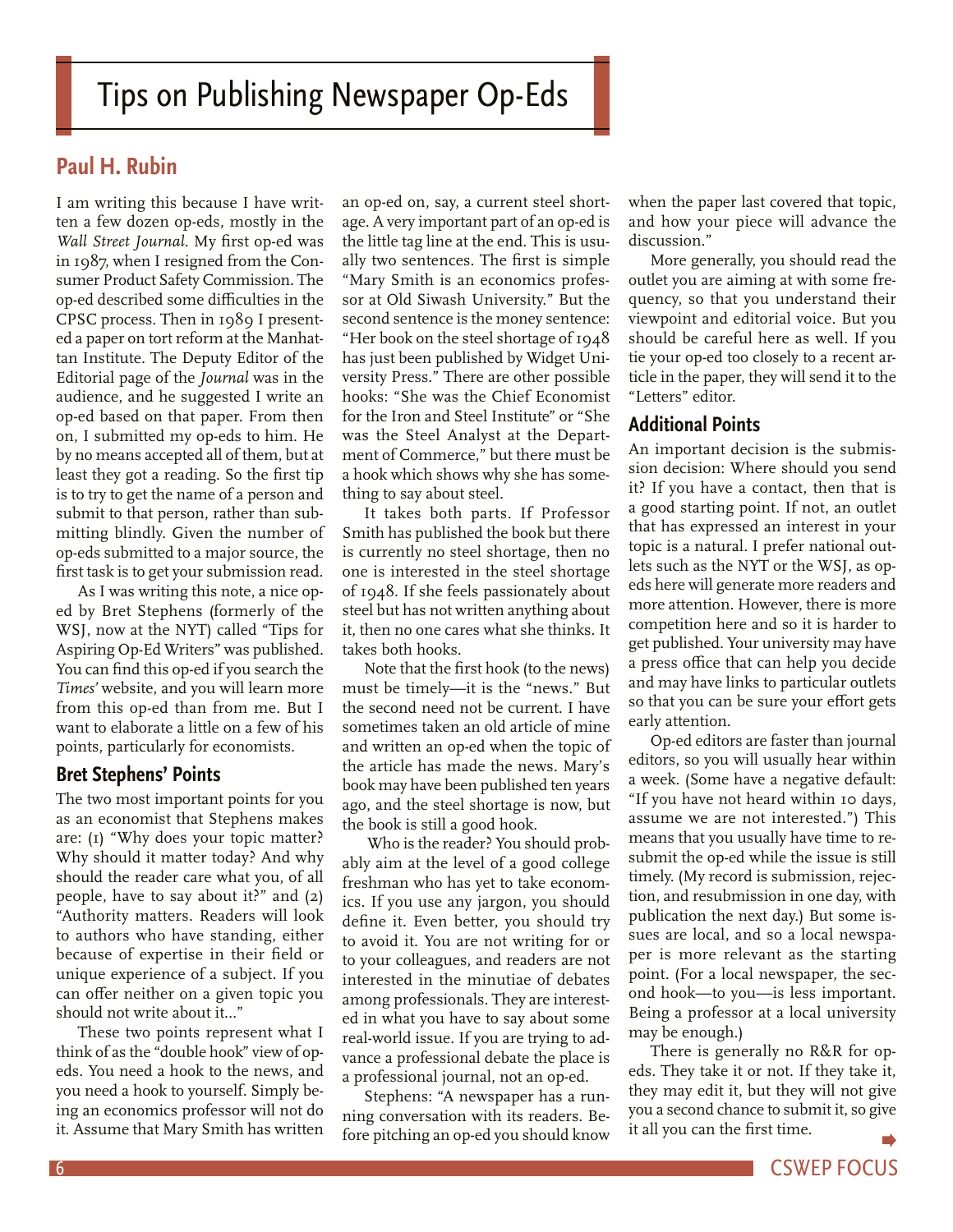### <span id="page-6-0"></span>**Publishing Op-Eds**

[Write it and then try ruthlessly to](#page-5-0)  shorten it. 750 words is about the desired length of an op-ed, and shorter is OK as well. The writing style must be simpler than for a journal—shorter sentences and words.

### **Some Caveats**

Three warnings. First, you should probably not begin to seriously write op-eds until you at least have tenure, and maybe even until you are a full professor. They are fun and while the administrators of your university may like them and the publicity they generate, most departments give little if any credit for op-eds. Some may even count then negatively. Moreover, op-eds (at least mine) are very seldom cited, so they won't help you there either.

Second, if you begin seriously to think in terms of op-eds, you may have trouble thinking in terms of journal articles or blogs. (I tried to blog but found that my mind did not work that way.) If you start to see issues in terms of potential op-eds, you may not see them in terms of potential articles, and this may hurt your productivity. This is another reason why you may not want to start until you are more established.

Third, an op-ed expresses an opinion, and the opinion may be controversial. (I have written several pro-Trump op-eds.) Your opinion many alienate some in your department or your university, so you should think carefully about the opinions you are expressing. Again, tenure offers some protection here.

But it is fun to know that any one of your op-eds will be read by more people than all of your journal articles together. And as economists, we should have something to say about relevant issues, and op-eds are a good way to contribute to actual policy debates.

*Paul H. Rubin is the Dobbs Professor of Economics at Emory University and past President of the Southern Economic Association. [Money sentence] He has published about 50 op-eds in papers including the* New York Times *and the* Wall Street Journal.

# **Jennifer Bennett Shinall**

Suppose you have mastered the important lessons offered by other articles in this newsletter—you have written a great paper, worked with your institution's media relations team to publicize your research, developed a salient media pitch, and learned how to communicate effectively with journalists. You not only survive your first interview with a media outlet; you feel confident about it. But then the perfect storm ensues: on a slow news day, other media outlets see your stellar first interview, and suddenly, every media outlet wants to interview you. Your research has gone viral.

Isn't going viral the best-case scenario? It is exciting, to be sure—at long last, your family may finally understand what you do for a living! But it can also be fatal to your career, especially if you are pre-tenure. Requests for media interviews tend to grow exponentially, and an unchecked willingness to accommodate journalists may soon lead to them taking over your life. Rather than working on the next paper you need for your tenure file, you may instead find your research stagnating as you rehash the same five sentences about an old paper to media outlets.

Of course, research going viral does have some professional benefits; it increases your visibility within the department and within the profession. Your institution will almost certainly smile upon the favorable attention it receives as a result of your work. Consequently, it is important to establish ground rules that balance the benefits against the burdens of media attention. In this spirit, below are ten rules I have developed for dealing with the media that will allow you to receive all the attention you deserve—without causing you to lose your job in the process.

#### **1. Don't be afraid to say no.**

This first rule is, in many ways, the rule from which all others flow. It is okay to say no to a journalist, and you *should* say no to a journalist whenever a request makes you uncomfortable. Whenever you are contacted by a media outlet, clearly define the bounds of what you are and are not willing to do, and never forget that you hold the ultimate power in this process to decline a journalist's request.

#### **2. Block out research and teaching time.**

Your assistant may see your calendar, but journalists do not. For this reason, be firm with journalists about the hours in which you are comfortable talking to them. If you need an hour to prepare for your next class, do not be afraid to tell journalists that you are unavailable at that time. If you find yourself struggling to keep up with your research between media interviews, then actually block out a few hours of research time on your calendar. Most importantly, stick to these self-imposed research and teaching blocks. Journalists will often insist to speak to you at a time that is convenient to them and lament an impending deadline. Do not give in! Make them accommodate your schedule.

#### **3. Schedule press releases.**

Typically, a media blitz begins with your institution issuing a press release about your research. Unless your research is extremely time sensitive, press releases can easily be delayed a few weeks. Work with your institution's media relations team to find a date for the release that is convenient for your schedule. Make sure that you do not have any impending deadlines during the two weeks that follow the press release date.

#### **4. Learn to share.**

If your paper is coauthored, you should *not* be doing all the media interviews even if you did most of the work on the paper, and even if you are much better